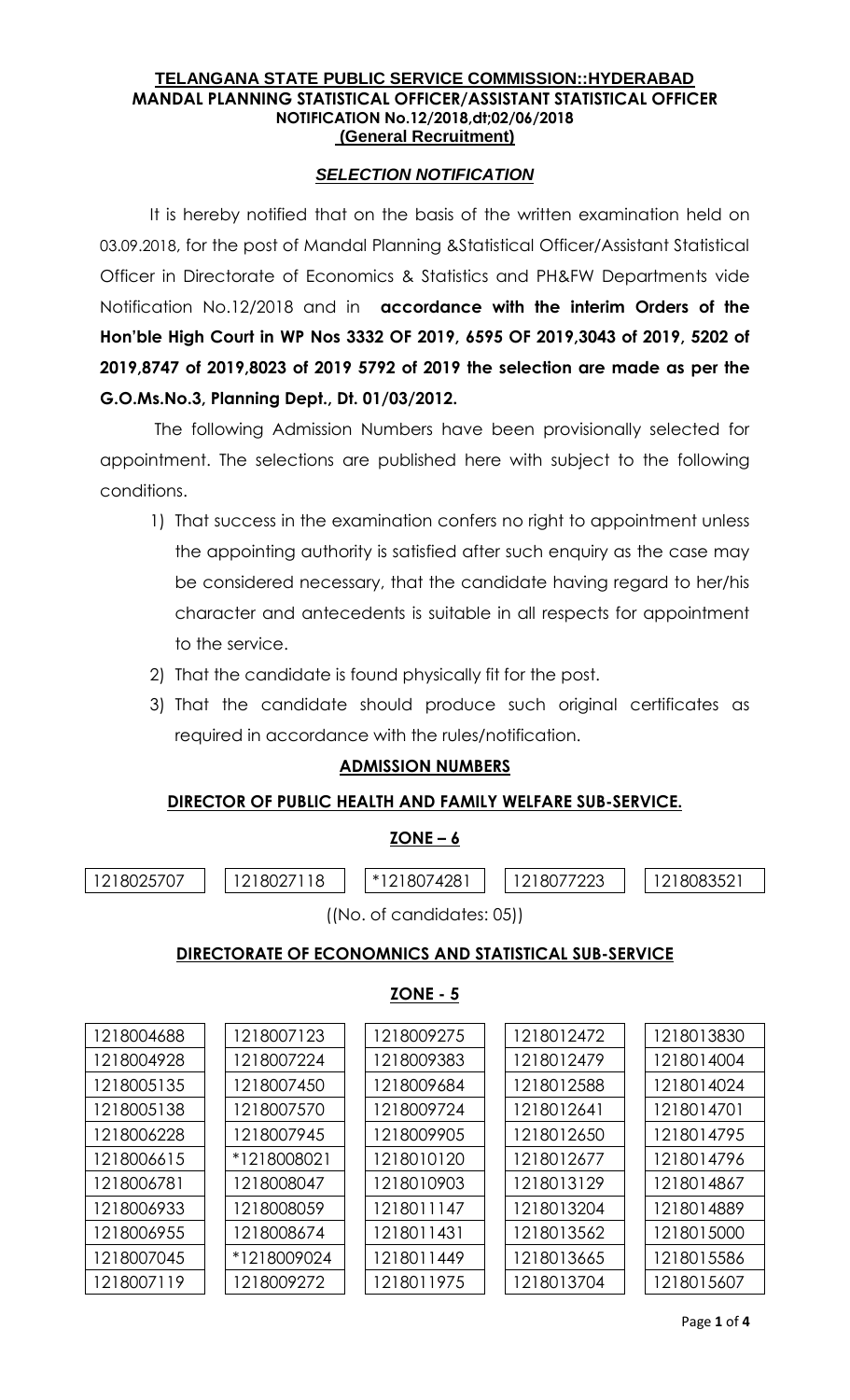| 1218015971 | 1218020818 | 1218027830 | 1218035807 | 1218044158 |
|------------|------------|------------|------------|------------|
| 1218016037 | 1218020933 | 1218028226 | 1218036011 | 1218044177 |
| 1218016050 | 1218021000 | 1218028414 | 1218036198 | 1218044415 |
| 1218016051 | 1218021062 | 1218028593 | 1218036234 | 1218044732 |
| 1218016200 | 1218021167 | 1218028671 | 1218036341 | 1218045204 |
| 1218016497 | 1218021435 | 1218028906 | 1218036422 | 1218045212 |
| 1218016630 | 1218021564 | 1218029407 | 1218036473 | 1218045311 |
| 1218016935 | 1218021904 | 1218029645 | 1218036732 | 1218045709 |
| 1218016989 | 1218021950 | 1218029928 | 1218037167 | 1218045730 |
| 1218017013 | 1218022414 | 1218030123 | 1218038032 | 1218046411 |
| 1218017213 | 1218022895 | 1218030365 | 1218038050 | 1218047471 |
| 1218017318 | 1218023159 | 1218031398 | 1218038164 | 1218047594 |
| 1218017654 | 1218024028 | 1218031646 | 1218038232 | 1218048006 |
| 1218017711 | 1218024184 | 1218031798 | 1218038663 | 1218048180 |
| 1218017924 | 1218024532 | 1218032101 | 1218039405 | 1218048213 |
| 1218017968 | 1218024743 | 1218032132 | 1218041565 | 1218048692 |
| 1218018487 | 1218024846 | 1218032151 | 1218042248 | 1218048948 |
| 1218018494 | 1218025567 | 1218032330 | 1218042298 | 1218049022 |
| 1218018680 | 1218025743 | 1218032489 | 1218042810 | 1218049135 |
| 1218018728 | 1218025865 | 1218033346 | 1218042892 | 1218051278 |
| 1218018876 | 1218025940 | 1218033497 | 1218043136 | 1218058662 |
| 1218018886 | 1218025981 | 1218033567 | 1218043205 | 1218058682 |
| 1218019030 | 1218026235 | 1218034610 | 1218043376 | 1218086790 |
| 1218019887 | 1218026582 | 1218034625 | 1218043448 | 1218092516 |
| 1218019940 | 1218026765 | 1218035017 | 1218043675 |            |
| 1218020114 | 1218026801 | 1218035043 | 1218043897 |            |
| 1218020192 | 1218026923 | 1218035114 | 1218043939 |            |
| 1218020635 | 1218027221 | 1218035160 | 1218043961 |            |

((No. of candidates: 191))

## **ZONE – 6**

| 1218000007 | 1218002341 | 1218029148 | 1218051022 | 1218053012 |
|------------|------------|------------|------------|------------|
| 1218000051 | 1218002389 | 1218030113 | 1218051112 | 1218053037 |
| 1218000098 | 1218002716 | 1218034606 | 1218051155 | 1218053066 |
| 1218000271 | 1218002727 | 1218036362 | 1218051160 | 1218053113 |
| 1218000354 | 1218002747 | 1218039102 | 1218051212 | 1218053676 |
| 1218000406 | 1218002790 | 1218039280 | 1218051546 | 1218053737 |
| 1218000414 | 1218002914 | 1218039703 | 1218051629 | 1218053774 |
| 1218000537 | 1218003007 | 1218041004 | 1218051953 | 1218053786 |
| 1218000606 | 1218003110 | 1218041239 | 1218052025 | 1218053982 |
| 1218000664 | 1218003123 | 1218043054 | 1218052158 | 1218054130 |
| 1218000684 | 1218003296 | 1218044771 | 1218052255 | 1218054574 |
| 1218000786 | 1218003448 | 1218049827 | 1218052502 | 1218054945 |
| 1218000907 | 1218003888 | 1218049931 | 1218052535 | 1218055204 |
| 1218001286 | 1218003939 | 1218050128 | 1218052606 | 1218055221 |
| 1218001595 | 1218004092 | 1218050348 | 1218052677 | 1218055427 |
| 1218001893 | 1218004345 | 1218050674 | 1218052695 | 1218055499 |
| 1218002005 | 1218011297 | 1218050950 | 1218052893 | 1218055654 |
| 1218002178 | 1218015685 | 1218051019 | 1218052925 | 1218055793 |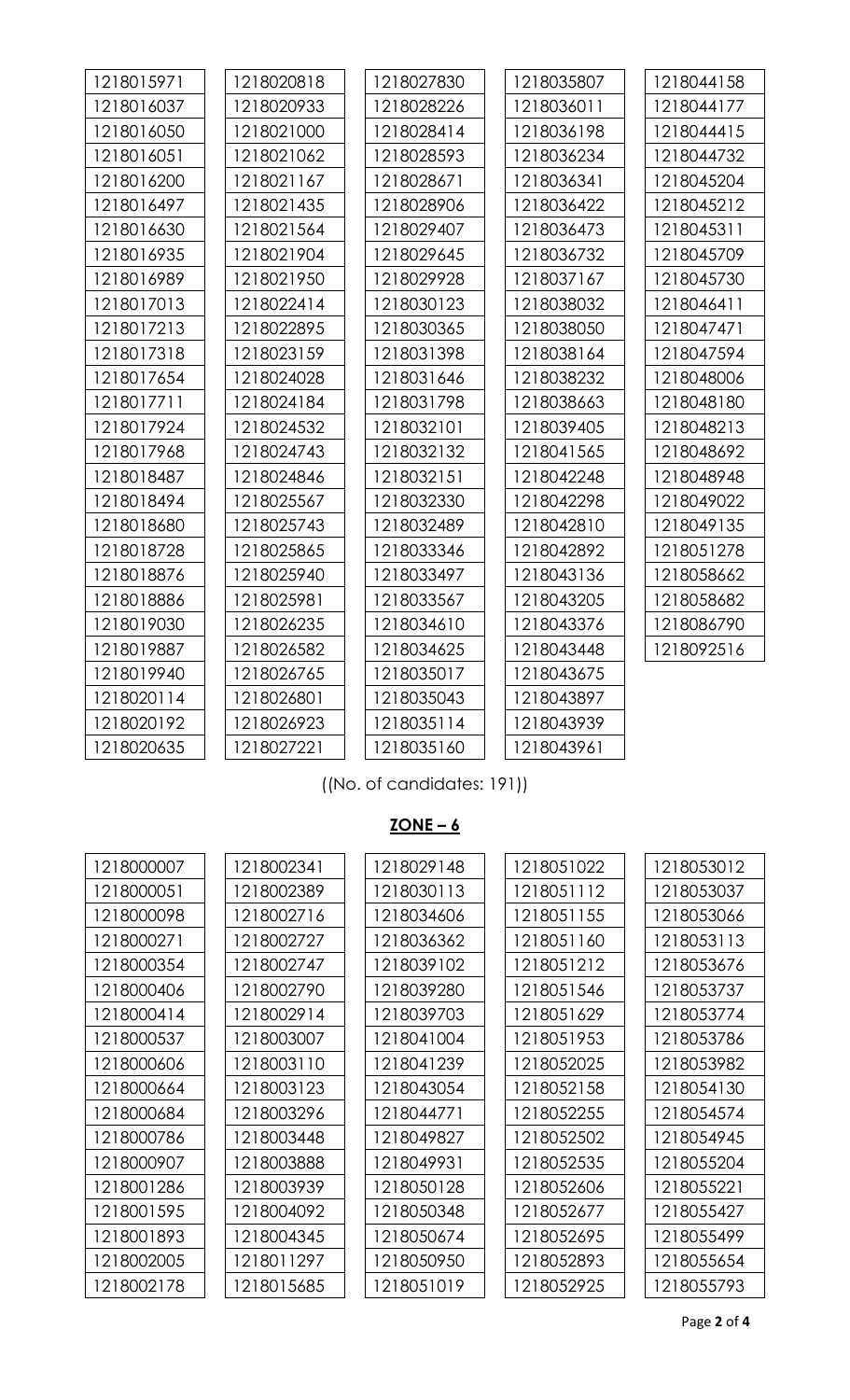| 1218055818 | 1218065617 | 1218072276 | 1218081917 | 1218087671 |
|------------|------------|------------|------------|------------|
| 1218056825 | 1218065625 | 1218073289 | 1218081941 | 1218087909 |
| 1218056950 | 1218065647 | 1218073821 | 1218081943 | 1218088075 |
| 1218057012 | 1218065689 | 1218075304 | 1218082330 | 1218088094 |
| 1218057055 | 1218066111 | 1218075358 | 1218082714 | 1218088403 |
| 1218057249 | 1218066448 | 1218075518 | 1218082762 | 1218088622 |
| 1218057252 | 1218066772 | 1218075621 | 1218082898 | 1218088752 |
| 1218057327 | 1218066831 | 1218075769 | 1218082968 | 1218088965 |
| 1218057728 | 1218067225 | 1218075990 | 1218083038 | 1218088983 |
| 1218058045 | 1218067559 | 1218076043 | 1218083232 | 1218089184 |
| 1218058112 | 1218067569 | 1218076083 | 1218083244 | 1218089405 |
| 1218058466 | 1218067790 | 1218076134 | 1218083351 | 1218089498 |
| 1218058605 | 1218068651 | 1218076552 | 1218083430 | 1218089518 |
| 1218058847 | 1218068911 | 1218076659 | 1218083490 | 1218089574 |
| 1218059395 | 1218068922 | 1218076822 | 1218084074 | 1218089620 |
| 1218059597 | 1218069029 | 1218076906 | 1218084274 | 1218089807 |
| 1218059653 | 1218069052 | 1218077336 | 1218084629 | 1218089830 |
| 1218059945 | 1218069088 | 1218078421 | 1218084705 | 1218089872 |
| 1218060052 | 1218069342 | 1218078542 | 1218084886 | 1218090001 |
| 1218060152 | 1218069504 | 1218078952 | 1218084929 | 1218090028 |
| 1218060661 | 1218069634 | 1218079052 | 1218084957 | 1218090040 |
| 1218060759 | 1218069644 | 1218079225 | 1218085174 | 1218090118 |
| 1218060865 | 1218069650 | 1218079310 | 1218085260 | 1218090455 |
| 1218060951 | 1218069777 | 1218079386 | 1218085315 | 1218090763 |
| 1218061153 | 1218069802 | 1218079817 | 1218085416 | 1218090770 |
| 1218061342 | 1218069812 | 1218079859 | 1218085433 | 1218091120 |
| 1218061367 | 1218070489 | 1218080216 | 1218085434 | 1218091223 |
| 1218061674 | 1218070639 | 1218080283 | 1218085446 | 1218091342 |
| 1218062085 | 1218070705 | 1218080367 | 1218085497 | 1218091619 |
| 1218062764 | 1218071256 | 1218080912 | 1218085628 | 1218091712 |
| 1218062950 | 1218071390 | 1218081153 | 1218085976 | 1218091853 |
| 1218063417 | 1218071456 | 1218081335 | 1218086067 | 1218092014 |
| 1218063549 | 1218071540 | 1218081366 | 1218086131 | 1218092068 |
| 1218063678 | 1218071562 | 1218081511 | 1218086268 | 1218092092 |
| 1218064370 | 1218071695 | 1218081619 | 1218086484 | 1218092449 |
| 1218064439 | 1218071806 | 1218081810 | 1218086767 |            |
| 1218065128 | 1218071994 | 1218081879 | 1218087156 |            |
| 1218065292 | 1218072206 | 1218081914 | 1218087652 |            |

### **Note:-**

((No. of candidates: 277))

- 1) (7) Vacancies are with held due to pending of various W.Ps. in Hon'ble High Court.
- 2) \* (3) candidates with HTNos. 1218008021, 1218074281 & 1218009024, there is possibility of change in their position due to pending Court Cases.

3) (1) Vacancy (HH-W-ZONE-6) is unfilled due to non-availability of eligible candidate.

Page **3** of **4** If it comes to the notice of the Commission later that any candidate furnished false information or the selection is not in order due to any act of omission or commission of any candidate, then her/his provisional selection is liable to be cancelled at any stage and they will forfeit all consequential